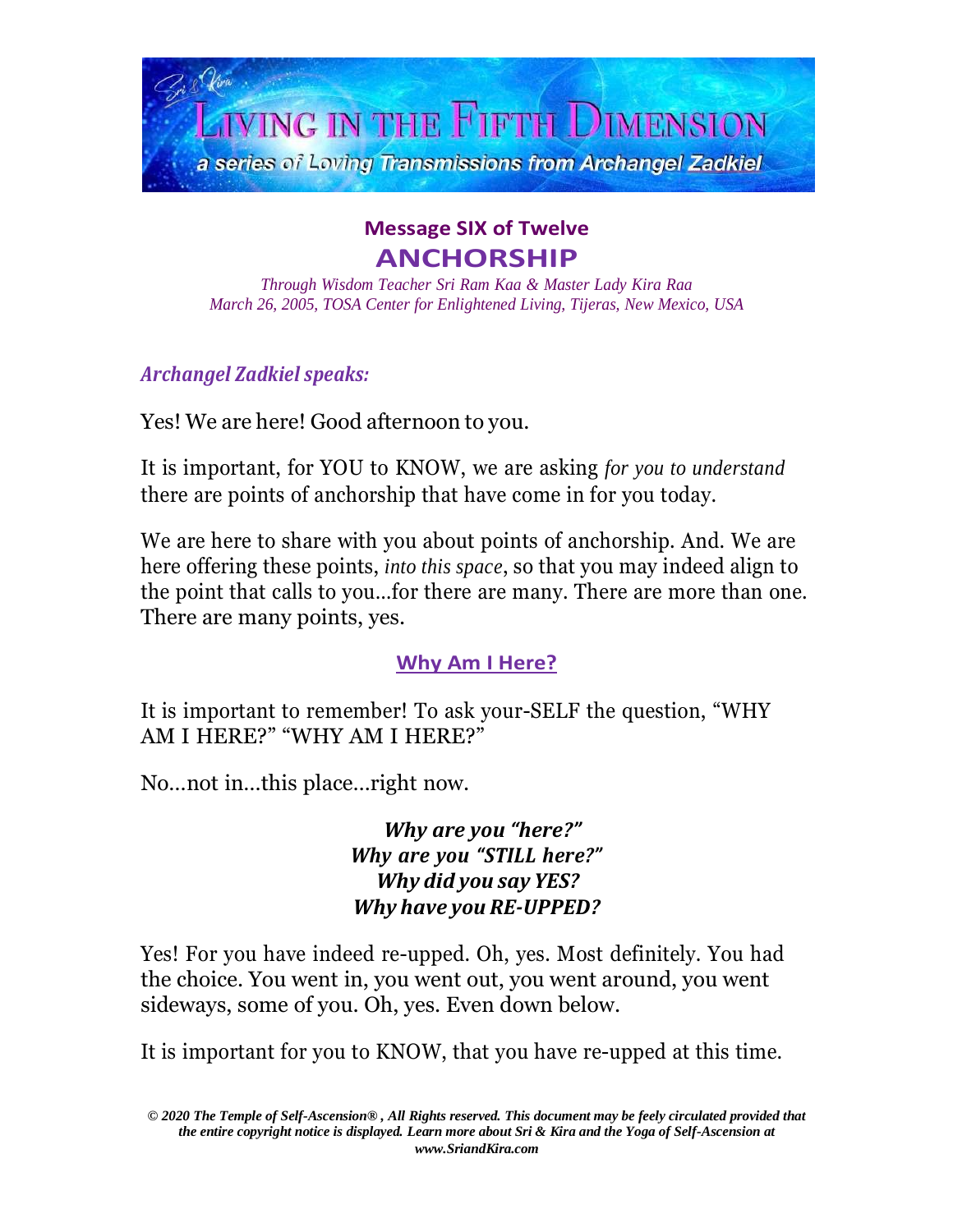

You have asked yourself "WHY AM I HERE?"

*And, when you ask the question why am I here, you must go deep into the truth of the I AM. You must go deep into the heart center. You must go deep into the root. You must ask your "self", "Why AM I HERE?"*

Can you answer that question, or does your mind kick in with what you believe to be the response? This is why we offer you the points of anchorship. This is why we have brought them in through the Divine Galactic Blueprint!

There are 12 Torches, there are 12 Points of Light. You must offer yourself the gift of declaring:

"Where is my torch? Do I wish to pick it up? Do I wish to carry it? Or, do I wish *to simply walk through the path, knowing that all is illuminated and that indeed I can see it."*

Are you a torch-bearer or are you a walker? It does not matter what the choice is. There is not one that is better than the other.

> *Each, in and of itself, is a mandatory piece of the entire collection of the Universal Integration.*

This is why we come today! We come to offer you these points of anchorship.

**The Integrated Energy of Golden Anchorship**

So when we ask, "WHY AM I HERE?" YOU must answer the question, not the mind. The mind will want to answer first, yes? The mind will say, "Oh, I KNOW why I am here."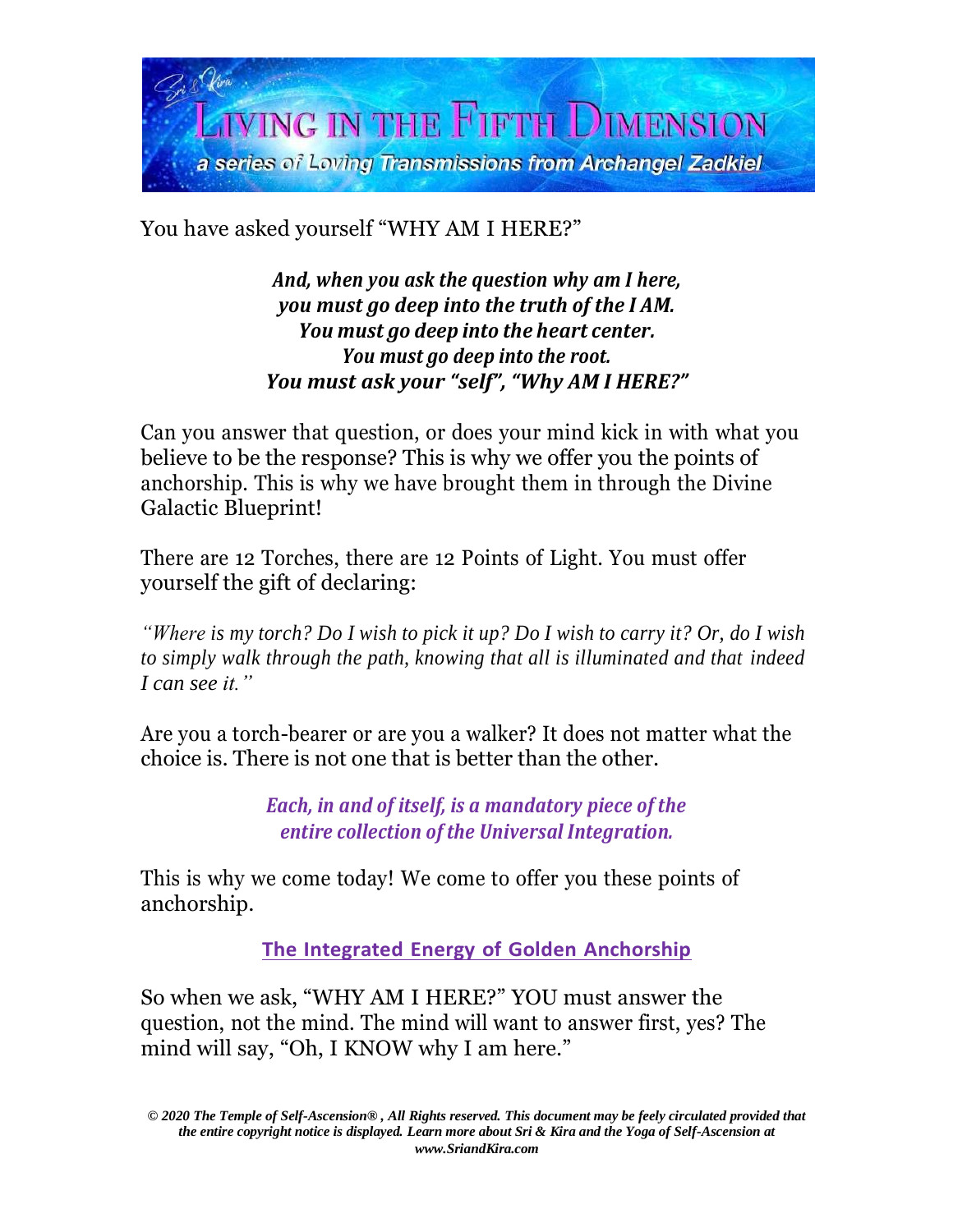

Good! Let the mind answer. Write it down! Bring it forward! Play with it! Have fun! The mind loves to play, does it not? It exercises regularly, does it not? Yes! And it can lift some weight! Yes! You want to pump iron? Go upstairs between the ears. Oh, yes! You will find much there and it will move easily for you.

*The gift of anchorship, the gift of understanding the truth of being a point of anchorship, is that in the clarity, in the understanding of why am I here, you give yourself the opportunity, the absolute gift of recognition, the knowing that you are, indeed, a torch!*

Yes! YOU…ARE. As a torch, you have choices. You can stay and illuminate or you can walk. Either way you are a Being of Light that bears for many at the time of the FOREBEARANCE.

It is important for you to make this decision and to understand why you do this. So many say, "I do now know, I just do. I am called." That's a popular one – "I am called." We hear this a lot. OK! Who called you? And did you answer the phone? Are you sure it was the right number? Yes! It is important to pay attention to this. It is very important. **For when you have been called, you must ask yourself:**

## *"Why have I been called, and who is doing the calling, and who is doing the responding?"*

**The Coming Storm and Dimension Shifting**

This is an important piece! When you gift yourself the integrated ENERGY of Golden Anchorship, you prepare for all storms.

Is it not perfect today you sit inside a storm<sup>1</sup>? Yes! For there is indeed a storm coming.

*It is…an energetic storm.*

*<sup>1</sup> Zadkiel is referring to the snowstorm that was happening during the delivery of this live Insoulment.*

*<sup>© 2020</sup> The Temple of Self-Ascension® , All Rights reserved. This document may be feely circulated provided that the entire copyright notice is displayed. Learn more about Sri & Kira and the Yoga of Self-Ascension at [www.SriandKira.com](http://www.sriandkira.com/)*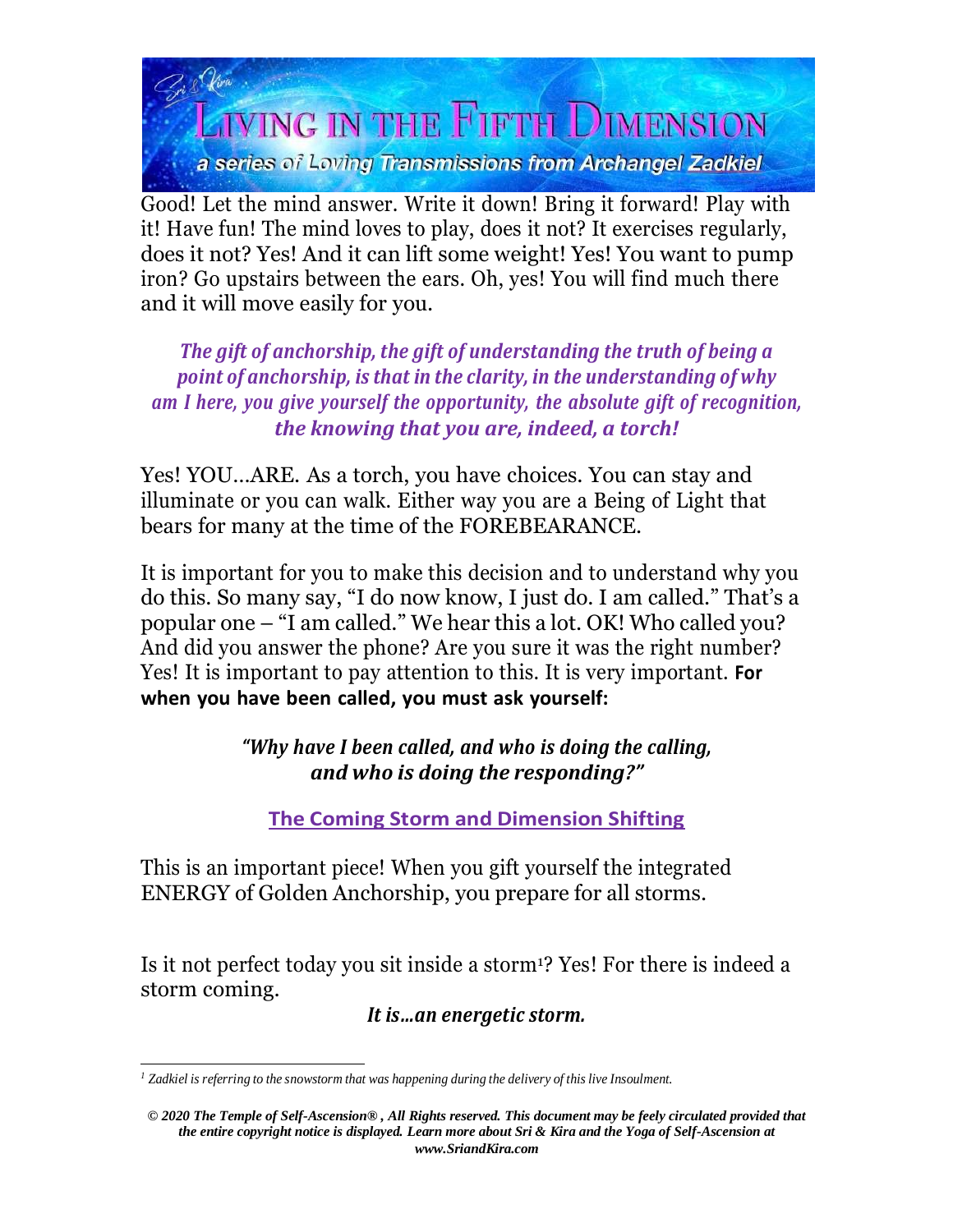

## *It is…a storm of creationism. It is…a storm that was set in motion a very long time ago.*

You will know the storm well. As you know this storm, as you work through this storm, you have been received a gift. Where do you wish to reside? We are not talking about the house. We are talking about the truth of where you wish to reside. Where do YOU wish to reside?

Some will say, "In the heart, of course." We say, good start! It is important to recognize that the heart, as the root, is a start. It is a beginning, a foundation upon which you build that house.

Where do you wish to reside?

Very shortly, in your third dimensional experience, you will find yourself shifting. You will be moving, most definitely in many ways. You will be moving about.

*Your energy will be in multi-dimensional spaces very effortlessly if you give your "self" the opportunity to reside properly. TO BE IN THE TRUTH OF WHERE YOU ARE RESIDING.*

Some of you will move – oh definitely; and you will MOVE in more than JUST a third dimensional experience. You will be moving through many realms.

There are those of you who have been practicing, who have been working, that have been in and out of the fifth dimensional experience. You are becoming very adept at it even if you have not wrapped around it. What we mean by this is that you may not, in and of yourself,

KNOW that you have indeed been dimension shifting quite frequently. You say, "feels like it, maybe, not sure."

This is why we ask you the why am I here?

*<sup>© 2020</sup> The Temple of Self-Ascension® , All Rights reserved. This document may be feely circulated provided that the entire copyright notice is displayed. Learn more about Sri & Kira and the Yoga of Self-Ascension at [www.SriandKira.com](http://www.sriandkira.com/)*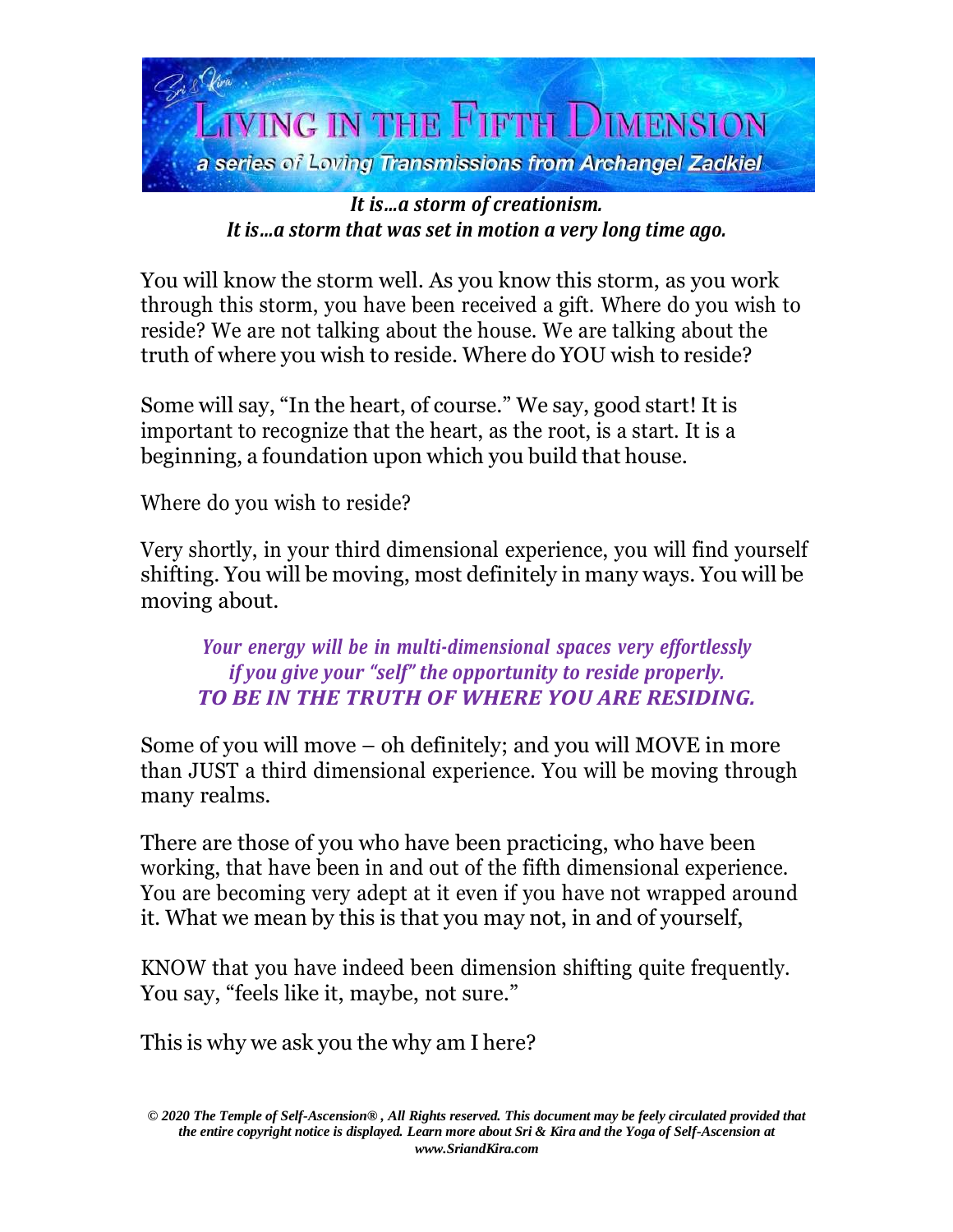

## *Because when you answer that question from the understanding of multi-dimensionality you are able to bring in the TRUTH, the UNDERSTANDING that you are EVER here as you are EVER there. We offer you this concept.*

**The Word and the Return of the Goddess Energy**

We wish for a moment to share with you about the concept and the word. How the WORD became the decline of the Goddess energy on the planet.

It is important for you to understand that prior to the written word, the Goddess energy was most revered on this planet. Prior to what you call the alphabet there was the embrace of feminine energy. It was most revered. The concept of love and wisdom was shared without words. Is not the love of a mother shared without words? Can you not feel this without hearing a word come from a mouth?

*It is important to recognize you are at the time of the release of the word because you are at the time of the reunification of the Goddess energy back into a third dimensional realm, which will help escalate the movement, the shift of the energy, back into a fifth dimensional world.*

It IS TRULY the time of the release of the alphabetic word.

When one goes into the SILENCE, this is why we called you into silence today. When you go truly into the silence, when you go beyond the word, there is no longer conflict, is there not?

When the written word came to be, it was when the religion, the foundation was born of the patterning of the word. And when the war of the word began. Soon it was acceptable to go against each other because

of the power of the written word that had taken away the truth of the balance of the masculine/feminine. That had placed the imbalance on

*<sup>© 2020</sup> The Temple of Self-Ascension® , All Rights reserved. This document may be feely circulated provided that the entire copyright notice is displayed. Learn more about Sri & Kira and the Yoga of Self-Ascension at [www.SriandKira.com](http://www.sriandkira.com/)*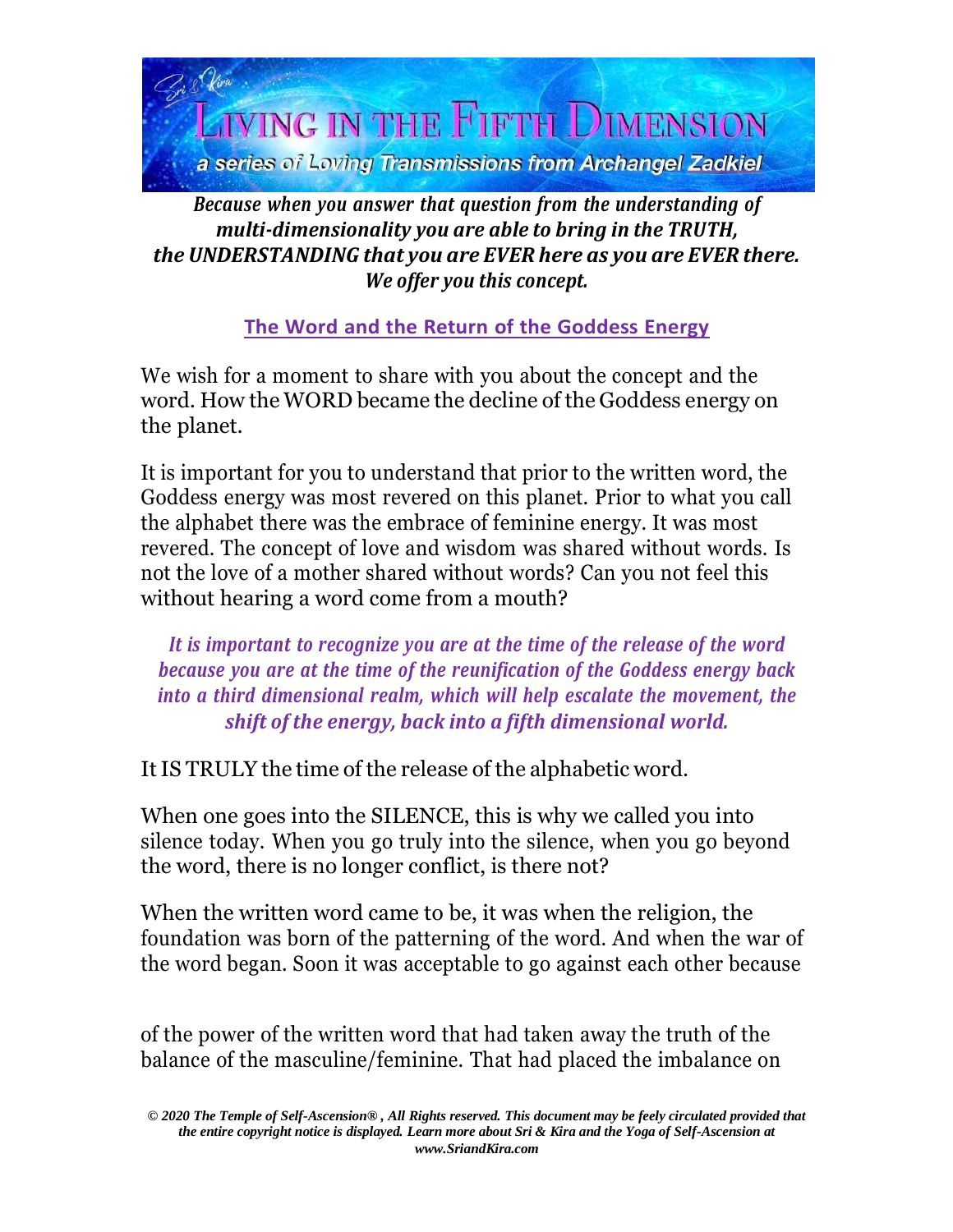

the planet; that said, *"There is no more goddess, thereby there is only god, thereby there is only one and if you do not like my one then you should not be here! So we will legitimize letting go of you!"*

# **It is important for you to take this in!**

We offer this to you as an opportunity to release word. As an opportunity for you to realize when you greet and meet each other in the balance and the truth, of true silence, there is no word to argue over.

There is only the essence. There is the greeting. And while you are in body you have the gift; you can still do this. The body does not need to interrupt this pattern for you.

## *When you are in the true balance of the energy, when you ARE THE ONE ESSENCE, there is nothing to argue, there is nothing to judge.*

*There is nothing to separate you.*

There is only essence meeting essence, light reintegrating with light becoming one again.

It is important for you. Yes! It is important for you to remember this.

We offer you this understanding to help those of you that still have the third dimensional mind in full gear. To be able to give you greater harmony when you see more and more war erupting around you in the third dimensional world. For there is more coming.

We wish for you to know this. This is not meant to scare, this is not meant to be fearful, it is just meant to be. It is what is happening.

And as you understand this, that, in and of itself, offers a reintegration of the masculine/feminine balance. This balance assists you to understand why it is happening rather than be repelled, scared and frightened by it.

*<sup>© 2020</sup> The Temple of Self-Ascension® , All Rights reserved. This document may be feely circulated provided that the entire copyright notice is displayed. Learn more about Sri & Kira and the Yoga of Self-Ascension at [www.SriandKira.com](http://www.sriandkira.com/)*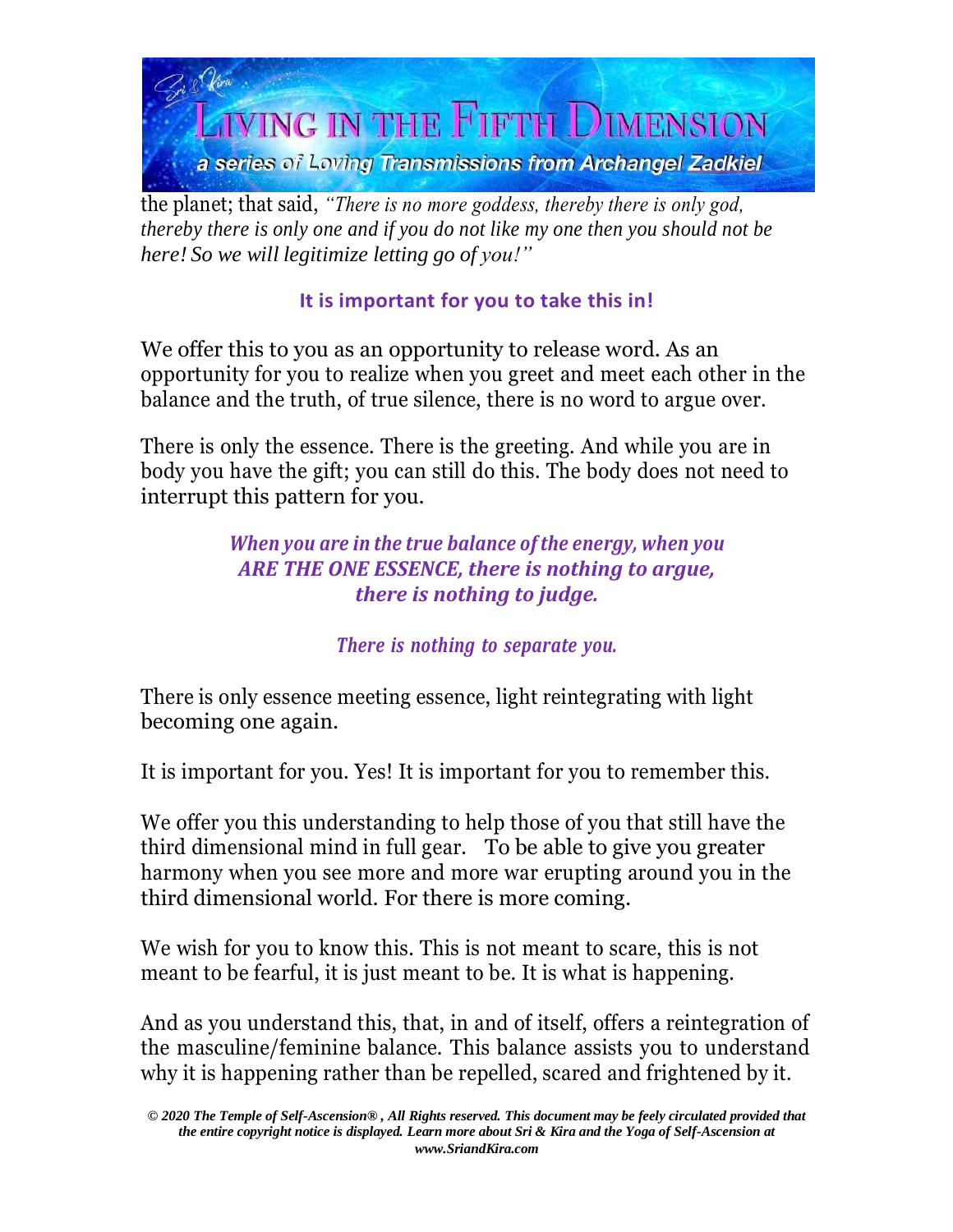

Many will scamper on this planet, "Where do I go, what do I do?"

*They will re-act. You need not re-act. You need ...TO BE.*

# **ACTION IN BEING OFFERS PEACE!**

*ACTION IN BEING OFFERS PEACE!*

You wish to put action in motion? Put the action into your BEING-NESS. Put the action into your WHOLENESS.

Go into the silence and call back the truth of essence. From there you will be able to maintain the gift of love for all, even when those around you say hate is OK. You will hear this; you will hear that Hate is OK!

It is important for you to BE in the understanding of the truth. This is why we bring you this understanding. This is why we offer you this anchorship. This is why we invite you to go back into the wordless silence. Where the truth can be honored. Where the balance of the masculine and the feminine is already PRESENT.

It does not need to be called in; it does not need to be reintegrated. This is why so many are seeking balance now in so many ways. Do you not see so many around you and that within your own heart you seek UNION? They seek for balance. It comes in so many different FORMS.

*Balance is being sought by the ALL because you ARE in the STATE OF UNIFICATION; you are in the STATE of REBALANCING. The moment of bringing old energies into a harmonic state.*

*The moment to anchor and call forward Effervescent joy!*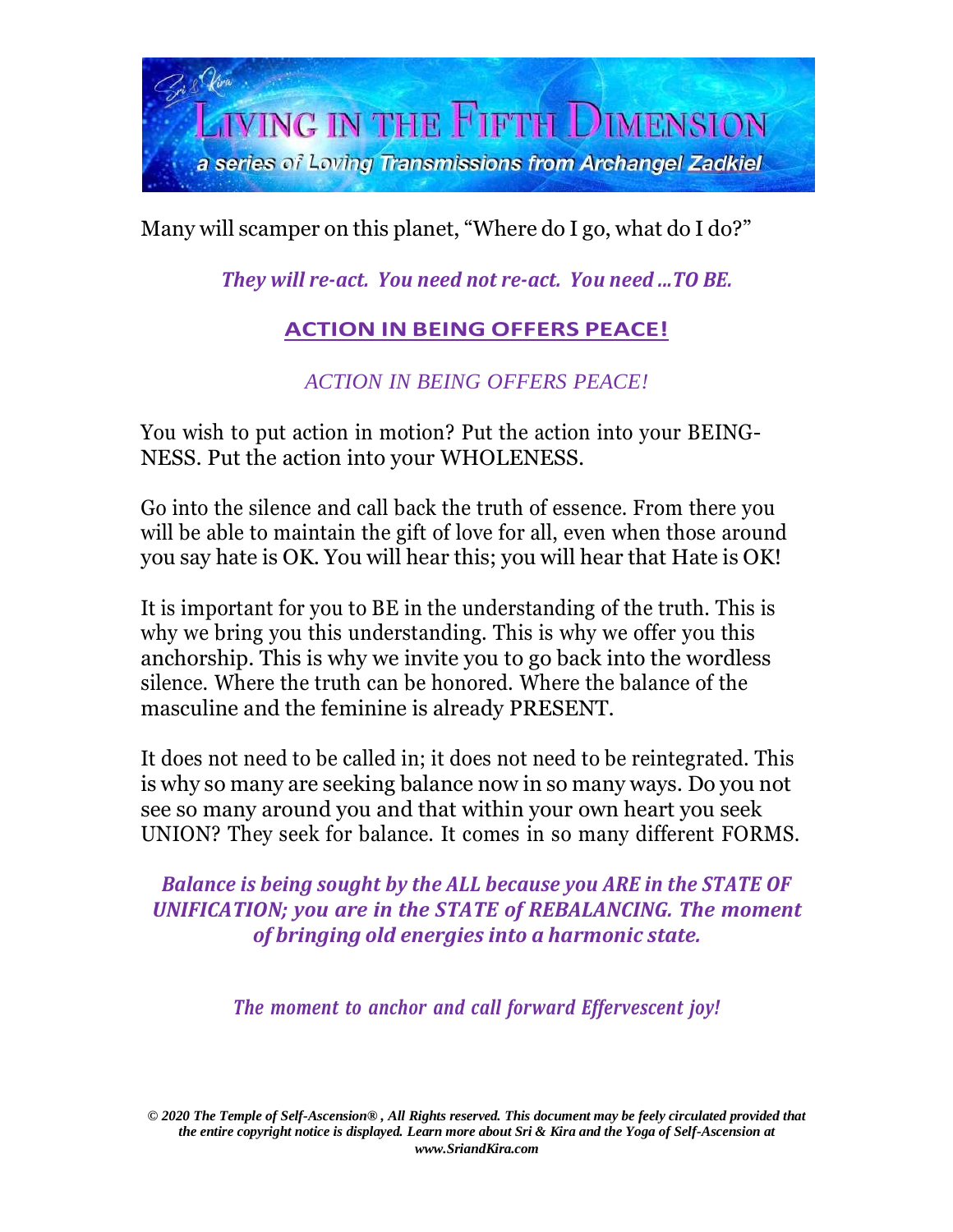

**To come back into balance, ALL that is out of balance will rear itself, and it will rear itself quite profoundly! We can assure you of this! It will not be MELLOW. It will be quite visible, and it will be quite prominent. If you choose to be in a third dimensional experience it will be all consuming.**

So, we offer you the gift of anchorship. We offer you the opportunity to answer the question from your soul, "WHY AM I HERE?"

You MUST answer this question. You MUST understand WHY you are HERE, NOW. This is not one you can put off another minute. "Oh, I will decide why I am here in another month or two." OK, if you want to.

*Understand the more you put off answering the truth of this question from your soul and from your heart, the more that you release, the more that you step into your truth, the more those around you will be given the FREEDOM to step into their truth, too.*

**The Power of the Void and the Choice**

You are a FREE-ER if you choose to be! YOU, in your power, in your truth, in your own anchorship give others the safety and the opportunity to be in theirs!

And when you vacillate, and when you respond, and when the mind kicks in and says, "Don't know, maybe, I don't know, OK I judge," you cannot hold anchorship for others in that space.

This is why we invite you to go back into the Void. We talked to you about the Void last month, *(lesson five),* you remember? That we are going into the Void.

*<sup>© 2020</sup> The Temple of Self-Ascension® , All Rights reserved. This document may be feely circulated provided that the entire copyright notice is displayed. Learn more about Sri & Kira and the Yoga of Self-Ascension at [www.SriandKira.com](http://www.sriandkira.com/)*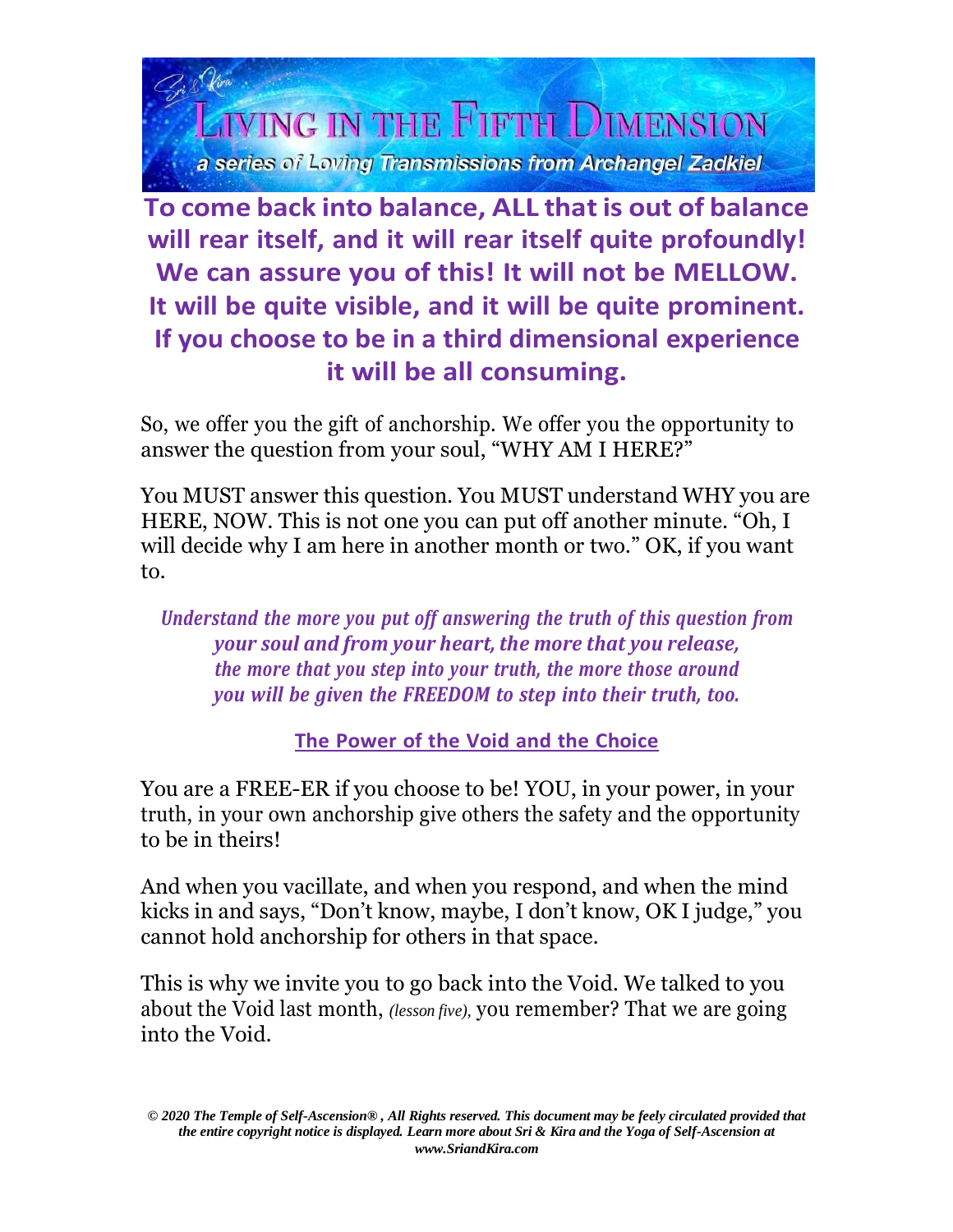

*Only in the Void can the truth emerge because in the Void all is whole. In the Void all is there.*

Some of you have not yet gone in, some of you are still there, some of you have gone in and out and will go back again. It is OK. Visit as often as you need if you must, knowing that the door or the window, whichever you wish to see, is always OPEN.

#### It is ALWAYS OPEN.

You cannot get stuck there unless you choose to be there for a while. Sometimes choosing to be there for a while is not a bad thing. It gives you more clarity. It gives you the opportunity to revisit truth; balance. To be in the wordless state.

#### **Remembering the Goddess Energy and True Community**

Imagine with us. OK! Imagine if you will, this planet at a time when there was no written word. When the Goddess energy was still visible, VERY visible. When harmony reigned and when birth was joyous.

A time when all supported ALL. When true community existed.

Go to this time. Not the time your history books wish you to see where you are walking around like apes; let that go. Go to the time of true community. Go to the time of true essence; a time when the word, if you wish to use THAT word, was in song; was in tone; was in the gift of energetic to energetic; light to light; love to love; heart to heart. This is not impossibility. This IS your true state. You live heart to heart. You know this. You LIVE energy to energy. You know this.

> *You ARE a blissful being of effervescence. A BLISSFUL being of effervescence.*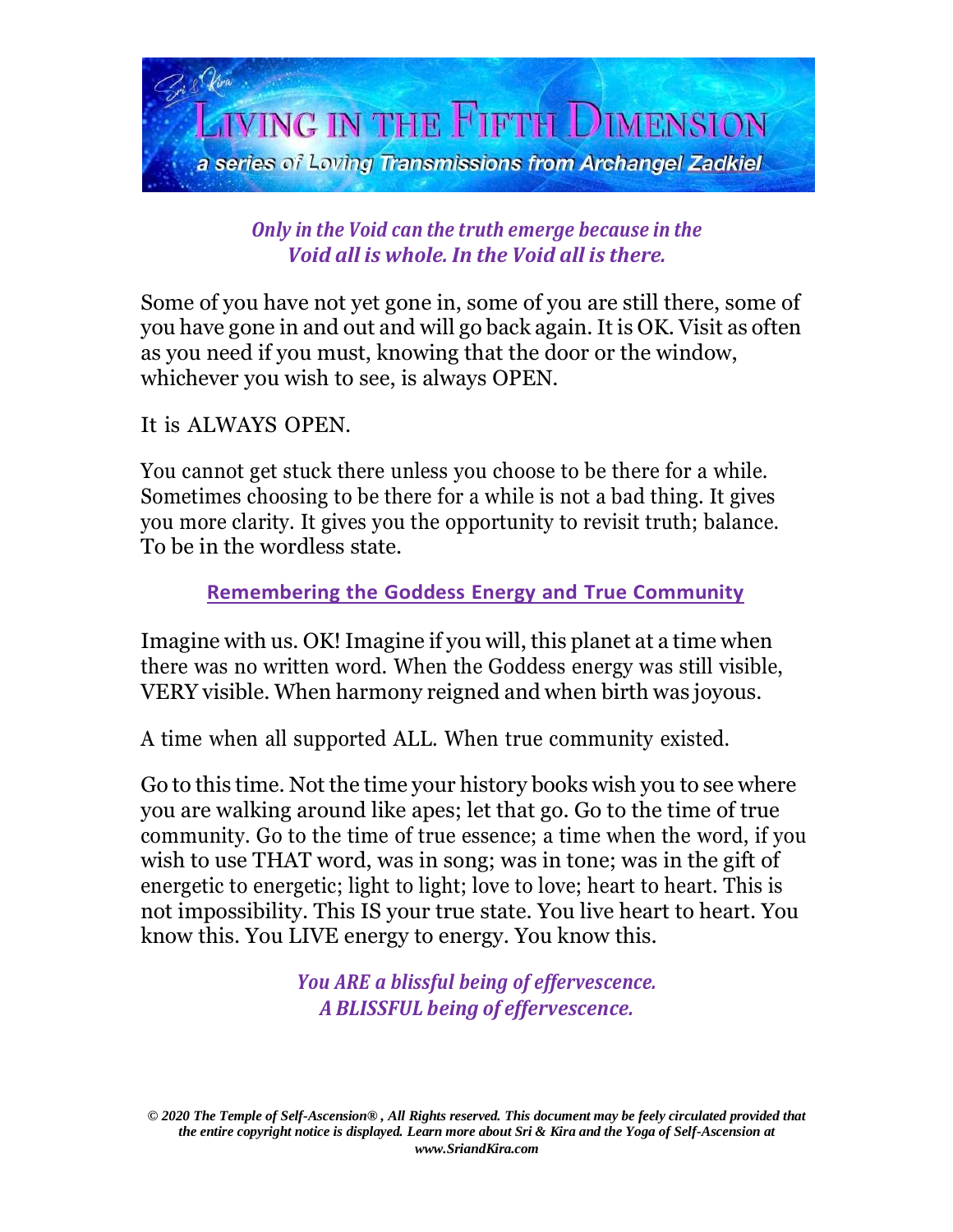

Your energy is a great gift! It is only when you are out of balance that the energy must seek a word or expression that offers judgment within.

*Give yourself the gift* **of greeting many energy to energy.** *Give yourself the gift* **of calling back the truth of your own energy.** *Give yourself the gift* **of knowing the true balance of the masculine/feminine within.**

Just have fun with it! Play with it! Go be joyous! Get on the swing-set! Go on the slide! Play in the sandbox and make a good castle! Yes! THIS will call it for you; it will offer you that for each of you touch this; even in this lifetime you have touched it. You must recall this time and bring it back to you.

You DO DESERVE IT. You DO deserve it.

**Balance and Release of Fear**

**It is your birthright to BE IN BALANCE**. Oftentimes, when you are so close to the balance you seek, everything may look out of balance. *"Why did I lose my partner? I thought I had the Beloved in front of me? Why did I not have this? Why is this not happening? WHAT IS GOING ON?"*

#### *YOU ARE COMING INTO BALANCE. YOU SAY HALLELUGHA! YEAH! Coming into balance!*

Each step is a step forward; always remember this. There are no steps backward there are only words and sayings that want you to hear that, right? Two steps back, one step forward – whatever your little sayings are, LET IT GO!

*Be PRESENT WITH TRUTH; BE PRESENT WITH KNOWING. The time of BEING IS HERE. It is upon you.*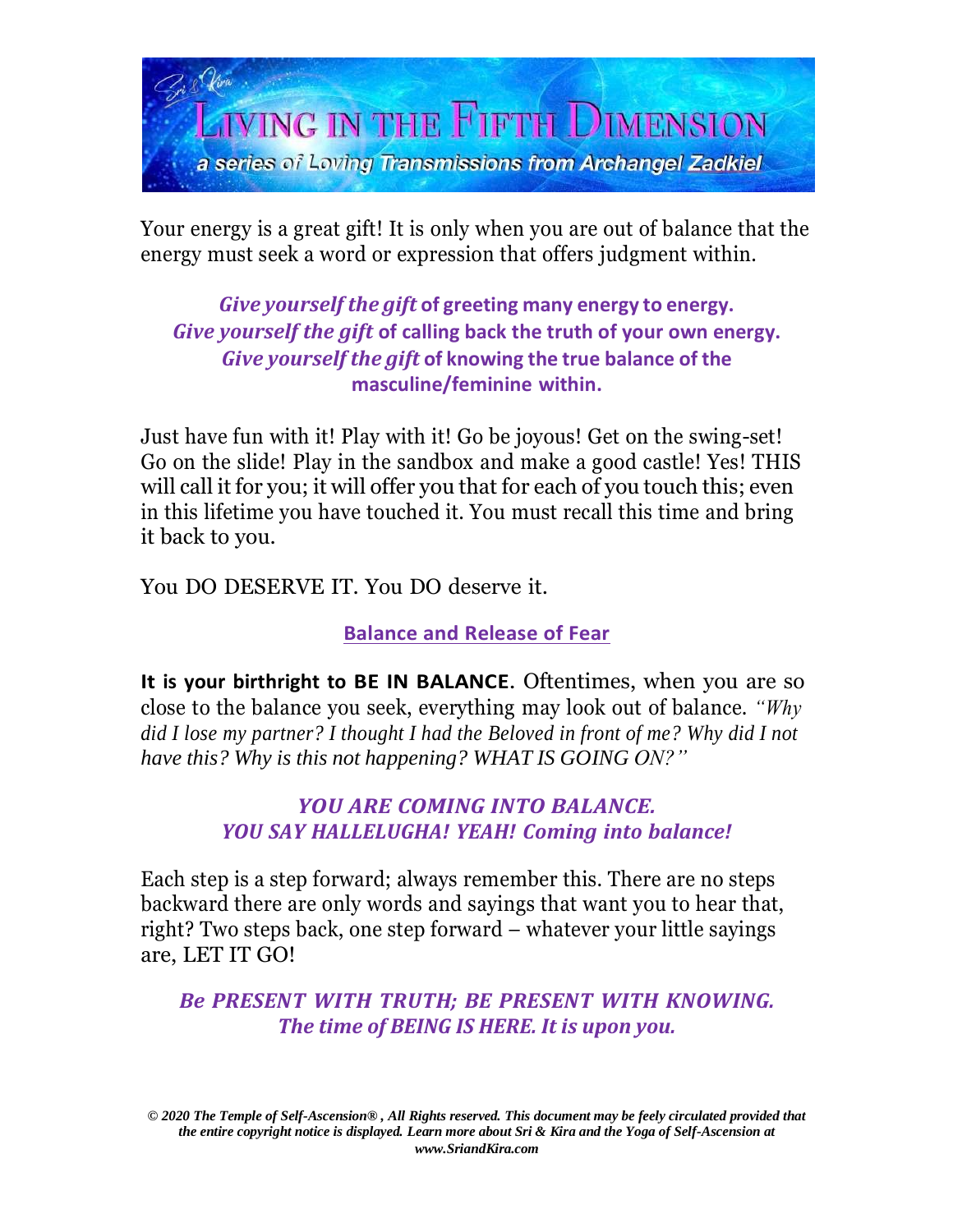

It has always been with you! It has always been a part of you! And the time is here…now. You ARE at a time of glorious expansion, and in the time of glorious expansion even the atoms and the molecules must expand and release, and this will look very fascinating in many different ways.

#### *DO NOT BE AFRAID. Be in joy! Understand! Decide! WHY AM I HERE? WHY AM I HERE?*

Those of you that have rooted your heart, that have said, "Yes!I will ascend into a higher chakra system; I will stay in the truth of joy," you will find it very easy to walk through this time. Because the flow is available to you.

And there are other ways to make it easy to walk though this time. This is one way. You wish to do this way? This way is one way. And it IS an easy way. Truly, it is that easy.

Go back to the heart over and over and over again. And as you do, call in your anchorship. Understand the truth of who you are evermore.

**Do not ever forget when those moments come in, when the truth of your anchorship is in front of you, when all judgment comes before you, when you recognize that the masculine/feminine is out of balance, when you do not see the Goddess honored, or embodied, or brought present… this is when you go to your heart and say:**

*"Thank you for this reminder. Thank you for putting this in front of me now. Thank you for giving me this visible opportunity to stand in balance; to be an anchor of balance; To be one who is able to transcend many dimensions."*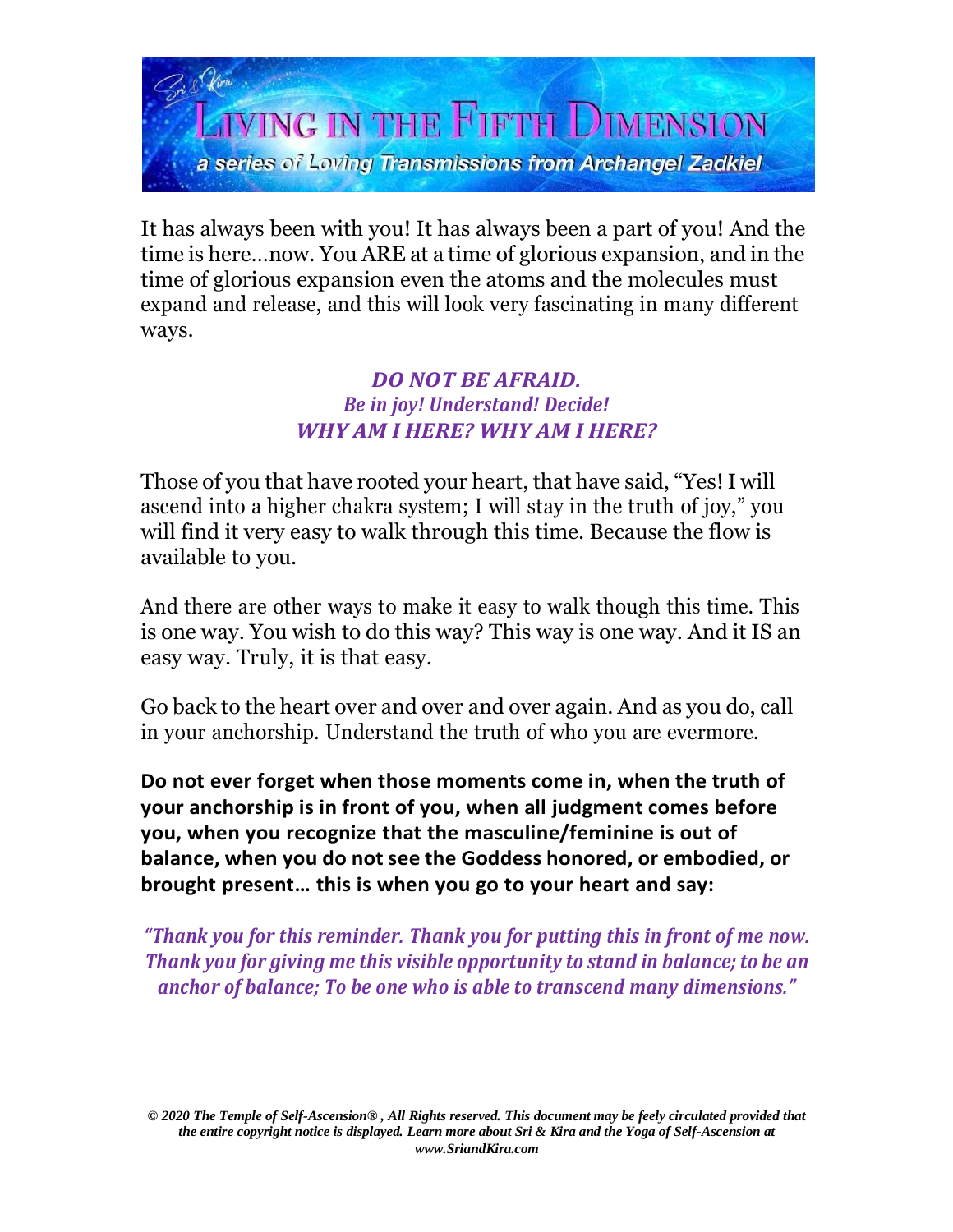

## **Understanding the Fifth Dimension and Anchorship**

Dearest Ones, the fifth Dimension is but a resting ground. Little nap. Take a break, have a party, say, "Hello" to lost friends, "How you doing? Good to see you!" And then you are going from there.

This is merely a stopping ground; it is not the end all. It is a refresher. You are in an ever-expanding universe. Only a limited third dimensional concept would think, "OK we go from here to there." OK, right? It is not a destination- vacation? Think of it as a retreat center! Good! You will rest and rejuve; and yes, some of you have work to do there quite awhile; and some of you will be there quite awhile.

And some of you will simply check in, say hello, and keep going. There are many destinations and they all bring you home. THEY ALL BRING YOU HOME, and they are all important; they are all great gifts of anchorship.

We have much to say about anchorship. You are out to sea, you throw down an anchor. OK. So what happens? The anchor hits ground and the boat stops; yet the anchor can be moving, can it not?

It has all the currents going on, it may hit the sand, it may hit a rock, but it just keeps anchoring. Nothing stops it from doing its job, does it not? Yes. It is designed to do one thing – hold fast. In the gift of anchorship, as a Light Anchor, you are being asked to hold fast. You are being asked to stay present.

#### *TO BE in your understanding of our Authenticity of your Rooted Heart, and of the Ascended energy that you have called in.*

You are being asked to call yourself into anchorship. There will be a time of great pull against you; against an anchor. And there will be many things that will happen, and this is OK. You can choose to up-anchor at that point if you wish! Just understand – you have the choice!

*<sup>© 2020</sup> The Temple of Self-Ascension® , All Rights reserved. This document may be feely circulated provided that the entire copyright notice is displayed. Learn more about Sri & Kira and the Yoga of Self-Ascension at [www.SriandKira.com](http://www.sriandkira.com/)*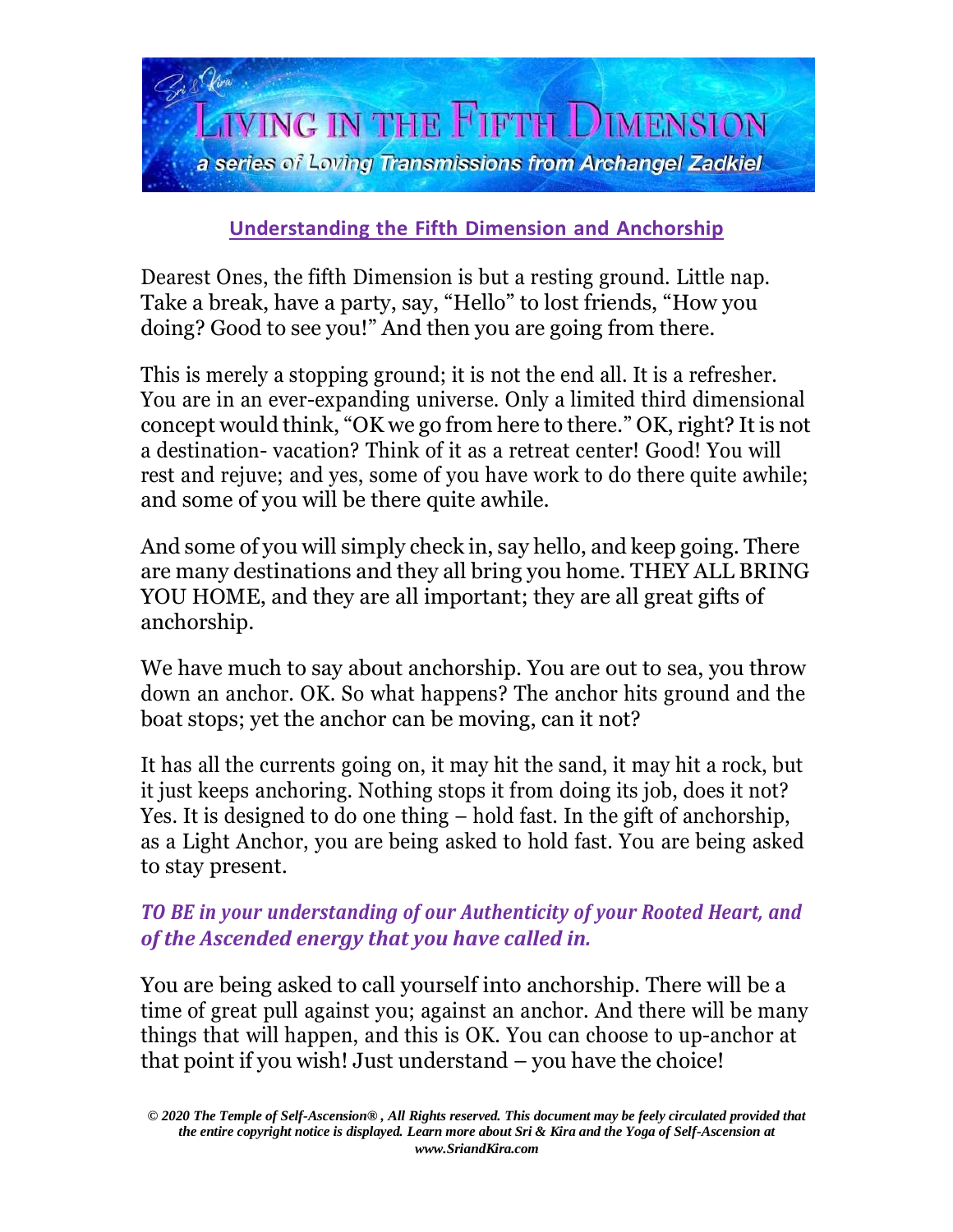

And sometimes you pull up anchor and go to another location. OK. You may need to do this, too. Yet, you must make your decision, *"Do I decide to stay as an anchor or not? Do I decide to hold the torch or not?"*

## **The Metronian Expression**

In the Metronian Expressions; the Metronian Expressions are in the higher realms of the Divine Galactic Blueprint, above the exploded crown. As you move forward into the next resolution and evolution of the Blueprint, you go through the Metronian Energies.

The Metronian Energies are currently brought here by Metatron. Metatron is very, very present in this energy stream for you, holding open an active portal.

This portal has five streams to it; these five streams open up the portal that lifts you from the exploded crown chakra and brings you into the higher realms of the Divine Galactic Blueprint.

You cannot go there until you have firmly allowed, given, and committed to the fifth dimensional experience. It would be DANGEROUS, quite frankly, to the third dimensional energy field that was not able to fully move into a fifth Dimensional stream to go beyond the exploded crown chakra.

# **Clearing Debris Energy**

We offer to you today a breathing exercise. You have done this already before we began today. This will help you prepare for Metronian energy.

We encourage you to continue doing this throughout the day; often, many times. You must clear the spinal cord of debris energy. Debris energy comes in very often…very often, and it often sneaks up on you. It is the kind of thing you look at and say, *"Oh my goodness, where did this come from?"* Oh yes. Debris has its own energy idea, if you wish to use

*<sup>© 2020</sup> The Temple of Self-Ascension® , All Rights reserved. This document may be feely circulated provided that the entire copyright notice is displayed. Learn more about Sri & Kira and the Yoga of Self-Ascension at [www.SriandKira.com](http://www.sriandkira.com/)*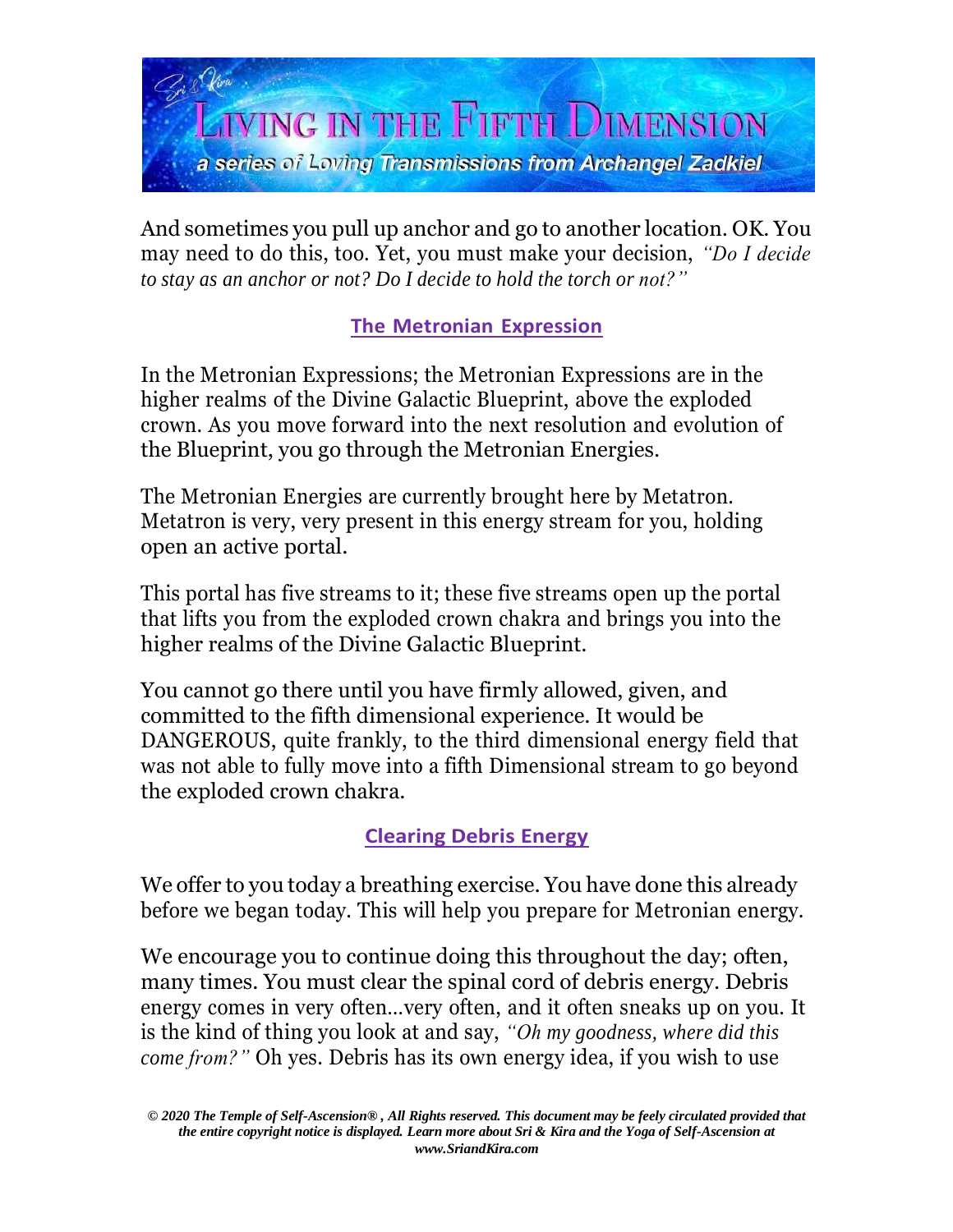

that word. This energy has its own mind, if you wish to use that word. It is not something other than that which shows up and you have the opportunity to clear. So, we gift you the opportunity to clear it so that you may open up to the Metronian Channels2.

The Metronian Channels have not been open on this planet before. You must understand that. They have recently become available because of the Fifth Dimensional acceleration.

As your planet spins ever faster, and there will be events that will assist it to spin ever faster this year, and as these events happen, and as your planet spins faster, the Metronian Channels will open ever more.

If you have prepared yourself and gone into 5th Dimensional energy, and if you have taken this in and stayed with the escalation of the energy, you will be able to transport through effortlessly.

Many have prepared for this with different ways. Merkaba vehicles, light vehicles, meditations. You have done so much prep work, this is good! Time to get the Master's Degree! Time to come out of the Bachelor's and move forward.

The Metronian Channels are MOST POWERFUL. The energy held by Metatron, to be able to hold open the Metronian Channels are directly of the Elohimian Energy. This offers you a transport and direct communication that will absolutely clarify crystalline energy for you.

**Questions from the Community**

OK. So…Questions?

**Q:** I have been feeling this energy building and feeling pretty strongly that I want to be on the land in community and I did connect with a group of women who haven't been together since Lemuria, we call it the female Christ energy, but that doesn't look like it's going to be a living

*<sup>2</sup> These channels as of 2020 have anchored the opening of the Cosmic Prime Meridians.*

*<sup>© 2020</sup> The Temple of Self-Ascension® , All Rights reserved. This document may be feely circulated provided that the entire copyright notice is displayed. Learn more about Sri & Kira and the Yoga of Self-Ascension at [www.SriandKira.com](http://www.sriandkira.com/)*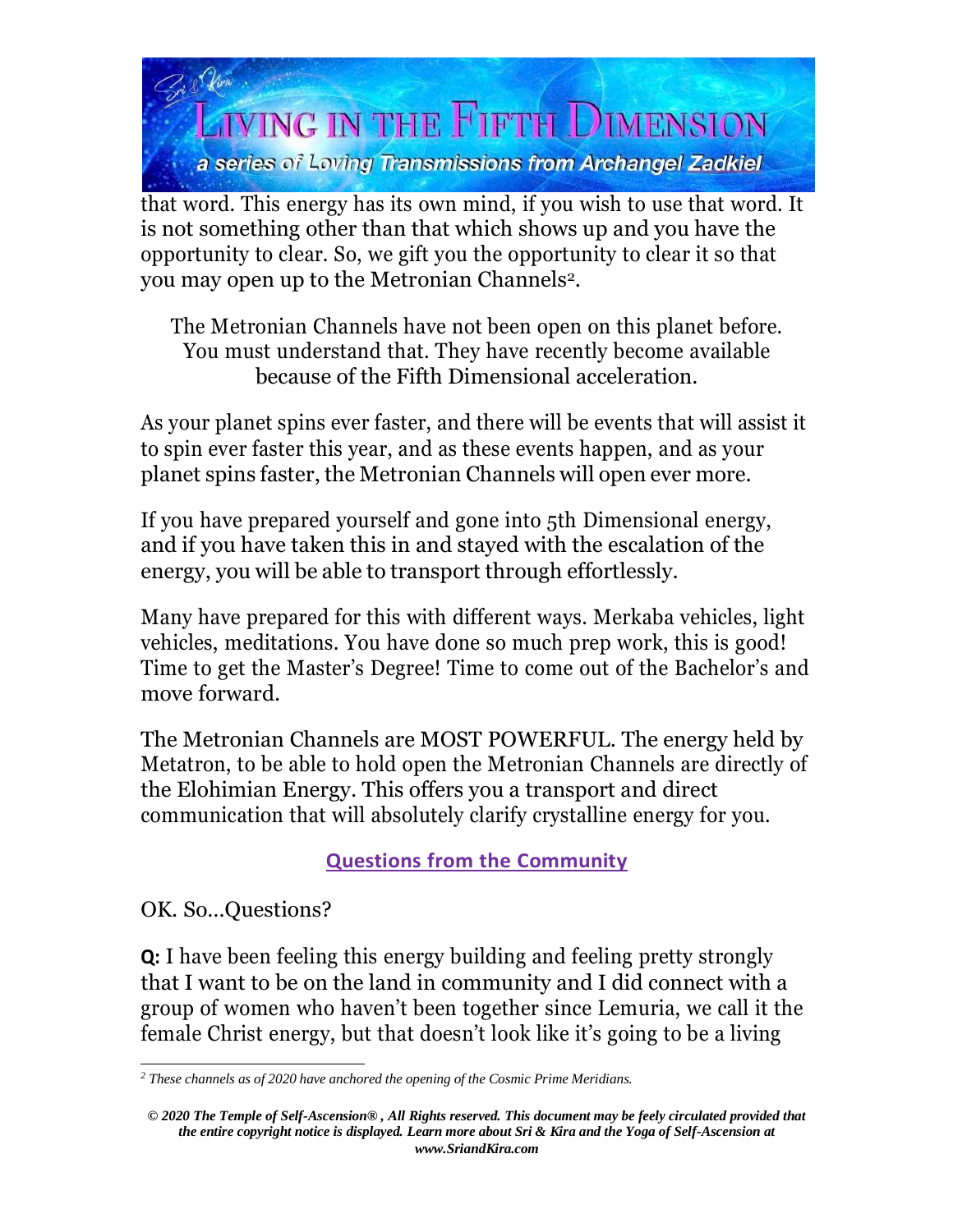

community. Can you give me information about what will be? I feel there are more people coming…..

**Zadkiel:** Yes! We mentioned that many of you, very soon, and we wish to clarify that "soon" for you may seem a little longer than "soon" that we offer you, however, it is important for you to understand that you will be moving.

And the community that you seek is not exclusively feminine; it is a feminine/masculine, very balanced and harmonic community. You will actually help be in the foundation of this community; however, the others you have met are not all aligned with you yet. Some of them are not sure, even, that they understand the concept of community.

It is important for you to be holding the truth, when you answer the question of WHY AM I HERE call in the understanding, yes, dear one, you are here, this is part of why you feel this call to this land and why you feel this call to community, because your time to be able to bring this manifestation into reality is upon you.

You must, however, recognize that you are one of these that puts it together, rather than finding it. You will help establish it. Oh yes. Let them find you. As you give yourself this energetic shift you will help them find you. It is also important for you to continue declaring.

This is important for us to share with everyone; as you allow the energetic shift, as you call in the opportunity for the Metronian Channels to open, this is ABOVE the exploded crown chakra on the Divine Galactic Blueprint, your MAGNETIZATION becomes most powerful. You MAGNETIZE your energy field. And, as your energy field magnetizes you become very powerful at attracting those that you wish to have around you.

It is beyond what you would wish to have around you, as it is those that you have been called forth to be around and that were called forth to be around you, which is why you are here to begin with.

*<sup>© 2020</sup> The Temple of Self-Ascension® , All Rights reserved. This document may be feely circulated provided that the entire copyright notice is displayed. Learn more about Sri & Kira and the Yoga of Self-Ascension at [www.SriandKira.com](http://www.sriandkira.com/)*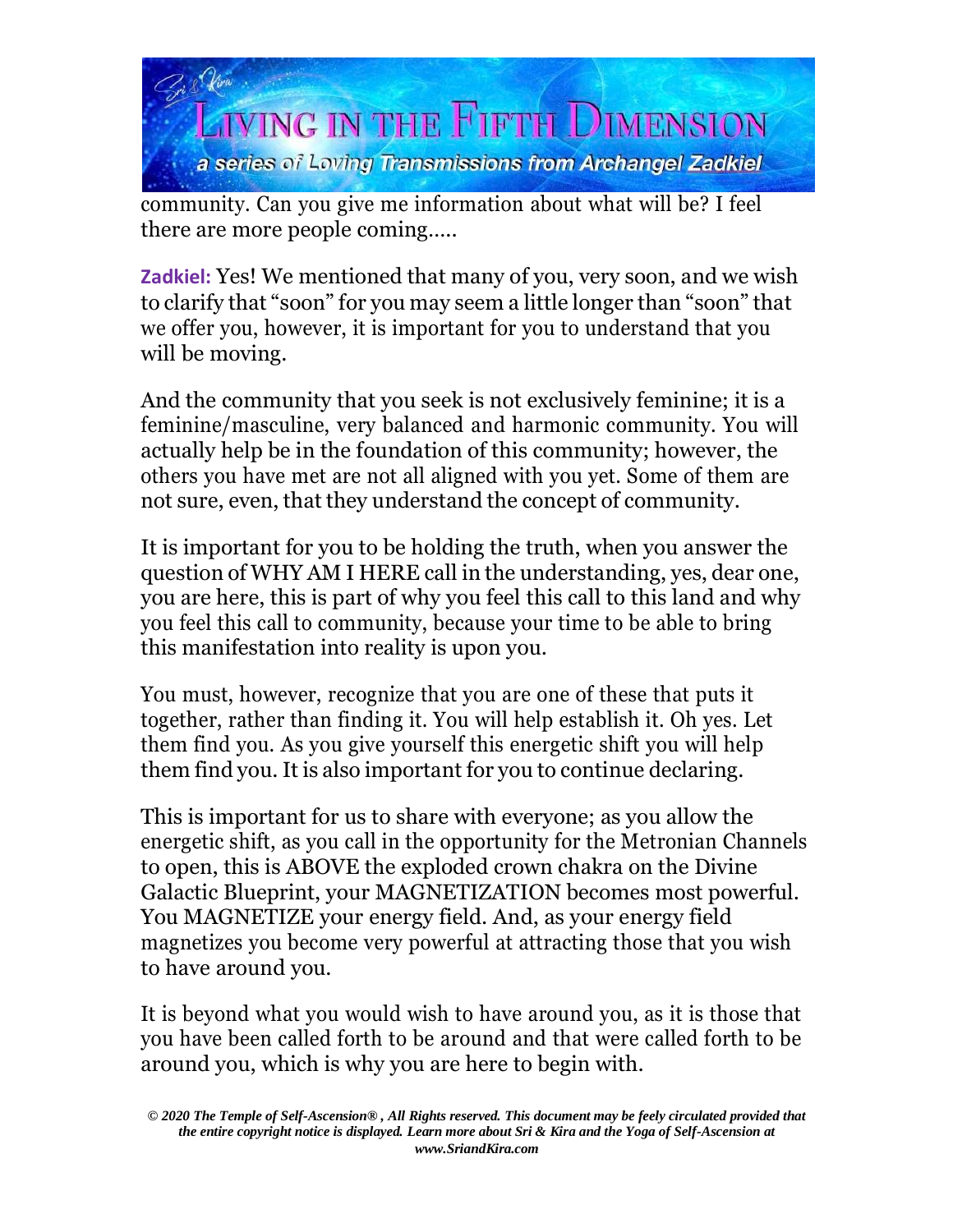

It is part of answering the question of why am I here? So we thank you for asking this for everyone. Yes. Many blessings.

**Q:** You mentioned that until the word came forth the Divine Feminine was more in power. I am accepting that I am here embodying WORD. I teach and reach others through WORD. Can you share some wisdom with me as to how, in my work, I can help bring the Divine Feminine back into balance?

**Zadkiel:** This is a beauteous question and we appreciate your asking. YES; We would LOVE to share this for all who wish to hear! It is important to bring the Word forth from the Void and not forth from the head. Bring it from the Void.

And when you bring forth the Word, read the Word and ask yourself, *"Does this offer judgment? Does this respect balance? Does this bring forth to the one who will receive this Word an opportunity to claim their own Void?*" If you can answer, "yes" to that, then you keep going. And you shall indeed reintegrate the energy you seek through that conceptual way of presenting.

**Q:** I have had this beam in my head of the 33rd dimension, and also apparently being "One of the Four", and was also been told of being prepared to move on or being called to move on from where I have been. I was wondering if you could tell me what's occurring?

**Zadkiel:** We are already answering you *(Zadkiel sends energy directly into her eyes)*

**Q:** Yes, I can tell!

**Zadkiel:** You must know this without the word, which is why we are answering you through the beams that are coming through us into you now. When you ask with great specificity, you will get specificity. Remain in the truth of knowing and the understanding will be there. This is not of this world, what you do. And so you must let your

*<sup>© 2020</sup> The Temple of Self-Ascension® , All Rights reserved. This document may be feely circulated provided that the entire copyright notice is displayed. Learn more about Sri & Kira and the Yoga of Self-Ascension at [www.SriandKira.com](http://www.sriandkira.com/)*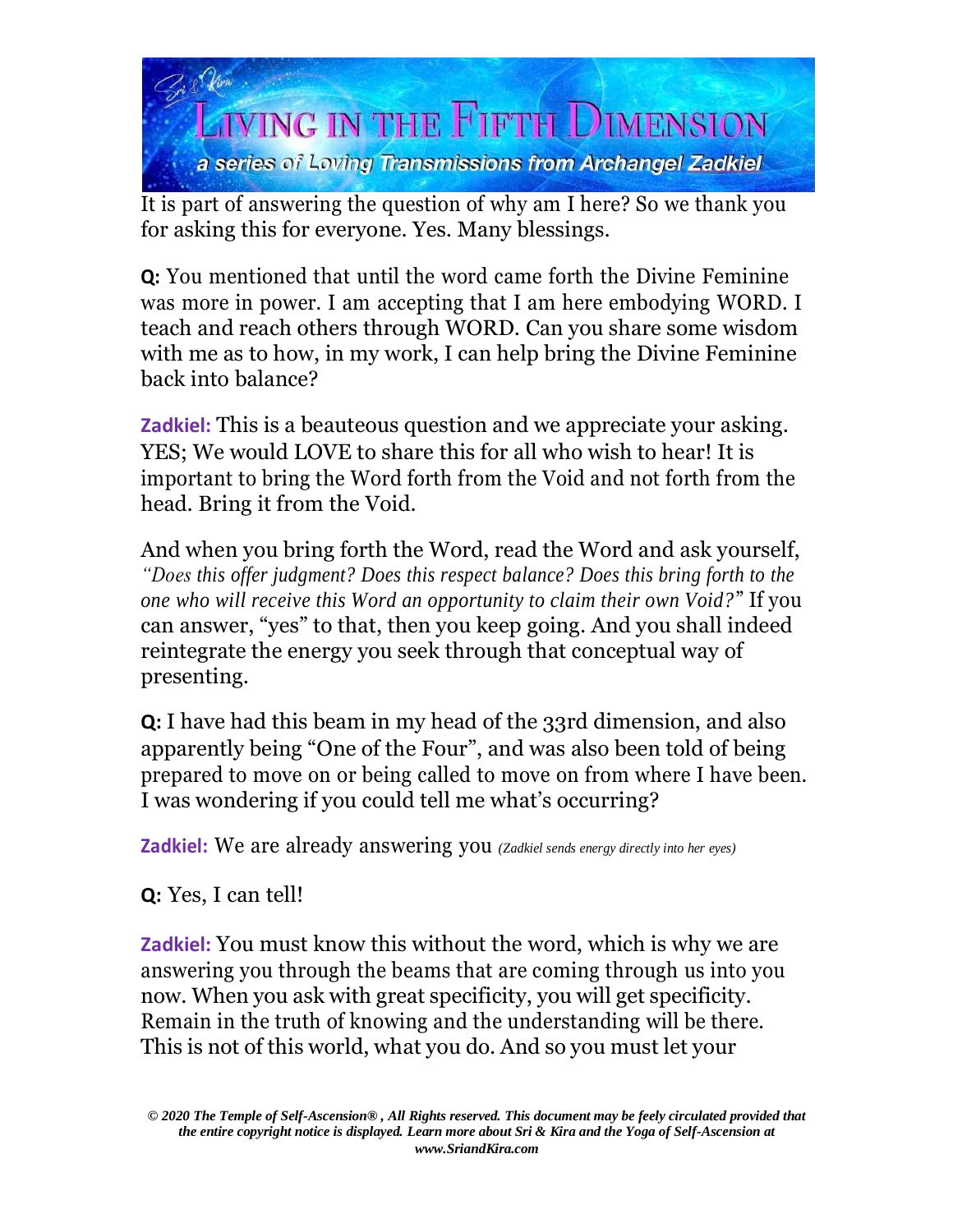

understanding come in from that manner. Drink much lemon water for the next two days.

**Q:** This is quite a new path for me and there is a lot of change going on for me as there is for everybody, but it seems like the more information I get, I find joy in all of this and comfort, but at the same time I am feeling a little bit confused as to where I am going and what I am doing. Can you help me out with this confusion? I am moving to California and I am just not sure what I am doing anymore? It is kind of scary. I get into total fear the closer I get to my move.

**Zadkiel:** What you fear is ALL third dimensional turmoil. And you have called much third dimensional turmoil to you because you have polarized this energy around you now. Thereby, the only thing you can do is to embrace it fully. If you are in fear then YOU BE IN FEAR. TRULY BE IN FEAR.

We understand this may not sound like what you wish to hear. Thereby we offer you the FREDOM that you seek if you embrace this fear fully and understand the root of this fear you will stop a pattern that. For you have been spinning out of control for almost two years. It is time to stop this pattern. It is time to get on the stick, as they say. You have called this new energy to you so that you can free yourself from this pattern and in order to do it you must go deep into it. As you go deep into it you have the opportunity to do this before you make a physical move. This will not be your last physical move. *AND you must ONLY CONTINUE WITH THAT WHICH YOU KNOW IN YOUR HEART IS RIGHT! You listen to too many people. Listen only to YOU.*

You have the Divine opportunity to be able to do this from your own heart. This is why this energy has come into you, dearest child, you are seeking balance, you are seeking union. It is already THERE for you.

You must simply walk into your Void and claim it.

*<sup>© 2020</sup> The Temple of Self-Ascension® , All Rights reserved. This document may be feely circulated provided that the entire copyright notice is displayed. Learn more about Sri & Kira and the Yoga of Self-Ascension at [www.SriandKira.com](http://www.sriandkira.com/)*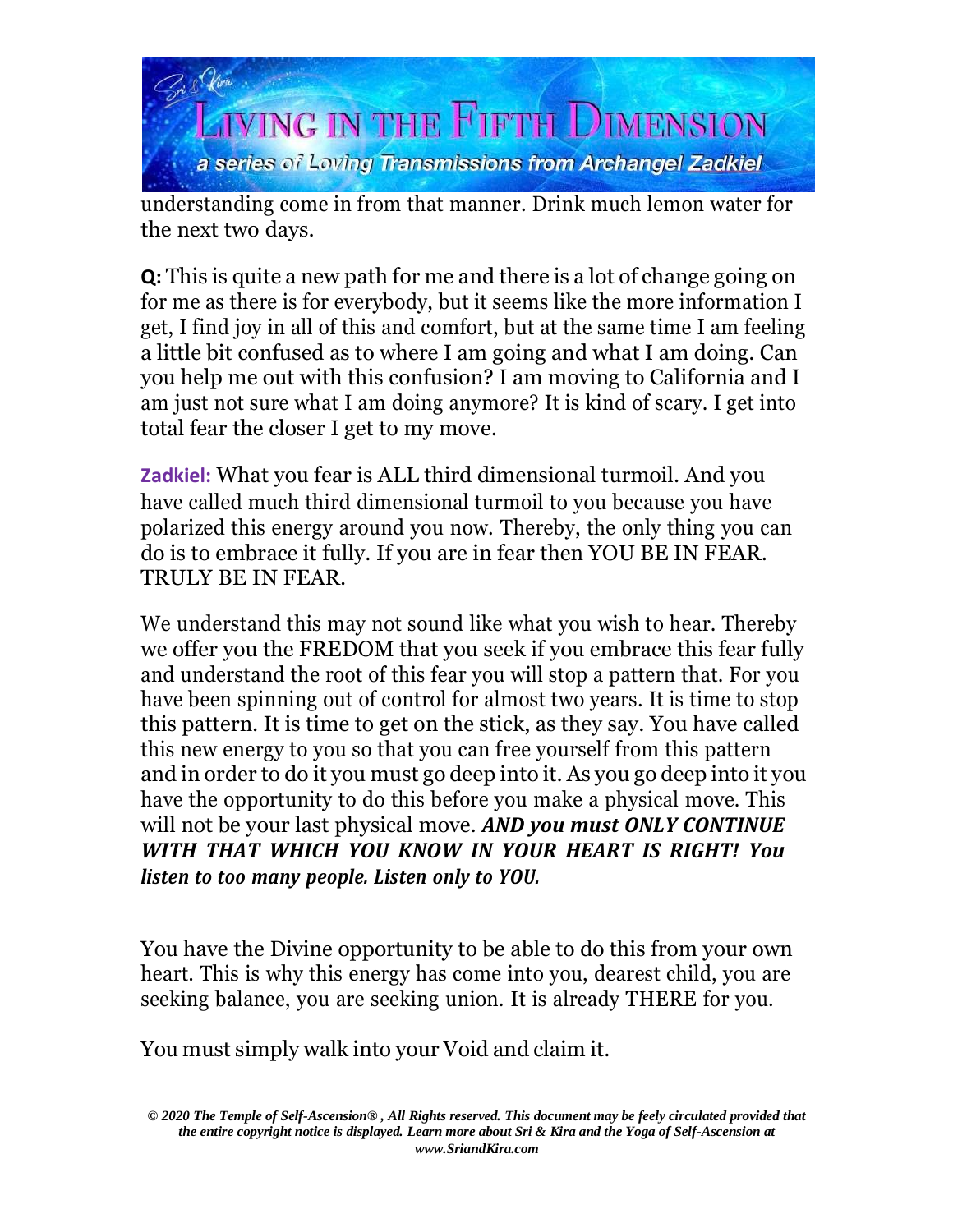

You have been avoiding it because you are afraid to step in it. What a beautiful gift you give so many by modeling this. Now do it for yourself because that which you seek is already there for you and the joy that is you is beyond your imagination at this time. Dearest One, go into the cocoon so that your wings may spread and you may truly fly. You will walk through this. Know this. Know that it is perfection and do not have fear of the outcome. Simply walk through it. It will and is in perfection. Know this. Many Blessings.

**Q:** I also have been feeling all this energy and when you talk about those of us that move into the 5th Dimension and are just there for a short time and then moving on, I feel like that is me.

## **Zadkiel:** Good!

**Q:** Can you share with me how I might be able to be aware of when that's occurring? There is a lot of stuff happening right now and I feel it moving me forward and I am just trusting my senses. So I am wanting some advice or guidelines so I know when I am moving through that.

**Zadkiel:** We ask you this. Clarify your question. Moving through what?

**Q:** Moving through that energy of the 5th Dimension to the next level.

**Zadkiel:** OK. It is important for you to recognize that you still must keep going into the 5th Dimension. The energies you are feeling around you right now, the energies that are calling you, are streams of consciousness that you have around you that are touching into the Metronian Channels before you are ready to integrate. You must keep going into the 5th Dimension with greater clarity. It is most important that you do trust! This is a great lesson for you. You are still integrating the trust/love. When you fully integrate the trust/love as ONE ENERGY without any separation, then you be able to lift fully into the Metronian Channels. Yes. You know this. Yes! Many blessings.

**Q:** How may I best achieve balance and higher awareness of my Self?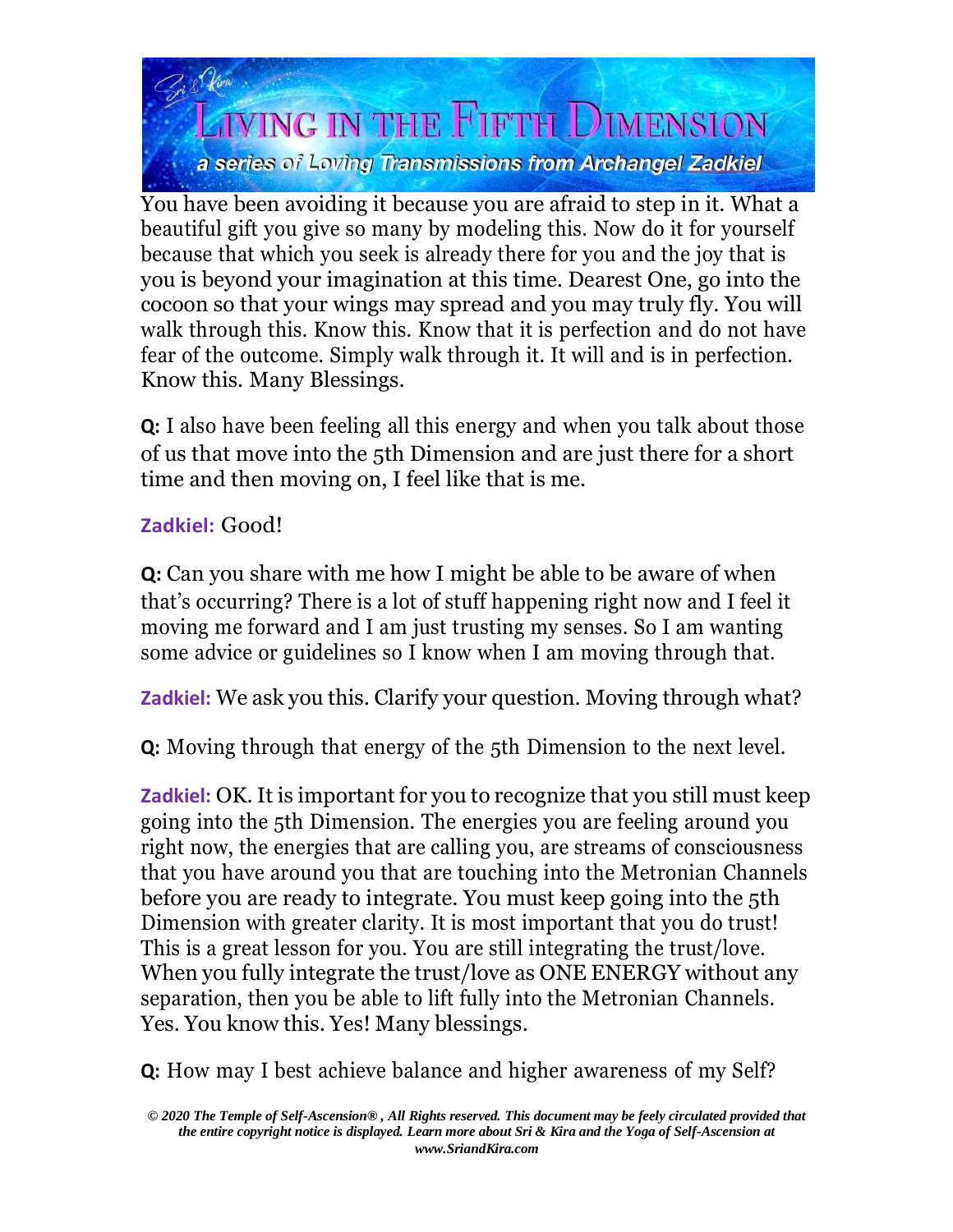

**Zadkiel:** Yes! We appreciate you asking this question because this is a question many will ask and so we thank you for bringing this question up. It is important for you to answer the question again, "why am I here?" And to keep answering that question.

Keep refining that question. It is also important to remain committed and focused on the Divine at all times. See the Divine in everything. And when you do not see the Divine, when you see that you are not seeing the Divine, be kind and gentle to yourself for that recognition and then again turn your eyes back to the recognition of the Divine.

This, too, is for a higher. This, too, is for love. The more that you practice this, the more that you integrate, then effortlessly you will be able to stay in this balance. It is also an honoring of your Divine Heart in perfect balance and union.

Go into your Divine Heart; anchor your Divine Heart, and stay in the truth of knowing. The more that you do this, the more will unveil and the EFFORTLESSNESS OF THE FLOW will be abundant for you.

# **Dearest Ones, we now speak to all of you.**

**It is important for you to recognize that the highest energy of love that has ever been available on a densified planet is here now.**

**It is here now.**

**You are at the time of bringing forth the highest energy of love.**

**It is important to go beyond the concept of love as an emotion, and to remember that LOVE IS A PLACE OF BEING. IT IS A KNOWING. IT IS A ONESHIP. IT IS BALANCE. IT IS PERFECTION. IT IS UNDERSTANDING. IT IS JOYOUS REUNION.**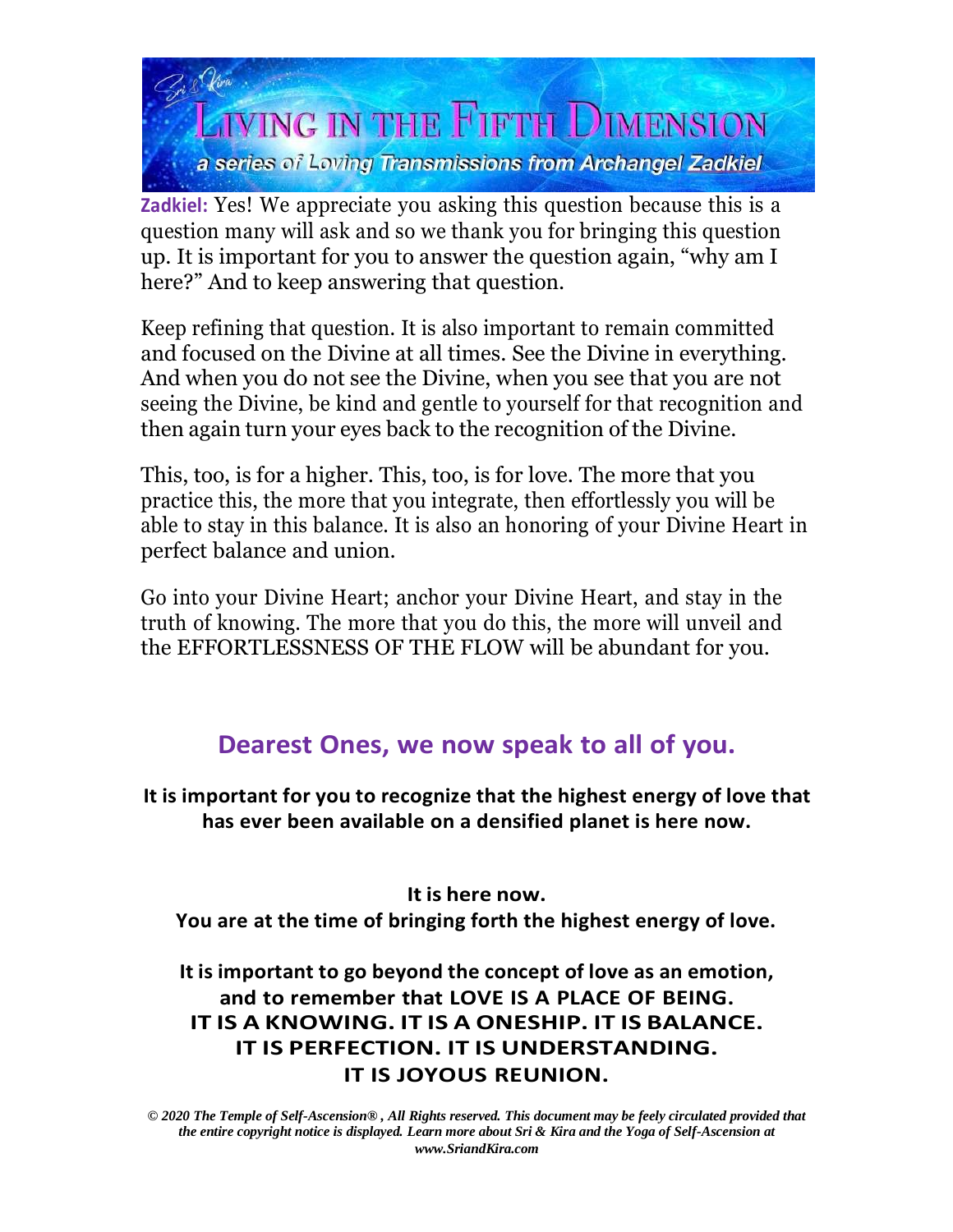

# *How do you do this?*

You first claim the understanding that you are not alone. That you are never alone. When you sit, or you say, I am alone, or I am lonely, you go into your heart and you remember I am not alone.

#### **I AM a Universal Being of Oneship.**

#### **I know why I AM…HERE!**

And if you do not know, you keep going, keep going. You claim balance. You claim reunification. You understand the truth of Being. You joyously celebrate your fear; you joyously celebrate your celebration of Being. You are deeply loved.

You are DEEPLY LOVED. You are deeply honored! Know that the peace that you seek on this planet exists within you already. Be the peace. Be the oneship. Be the knowing.

We love you dearly. Many blessings.